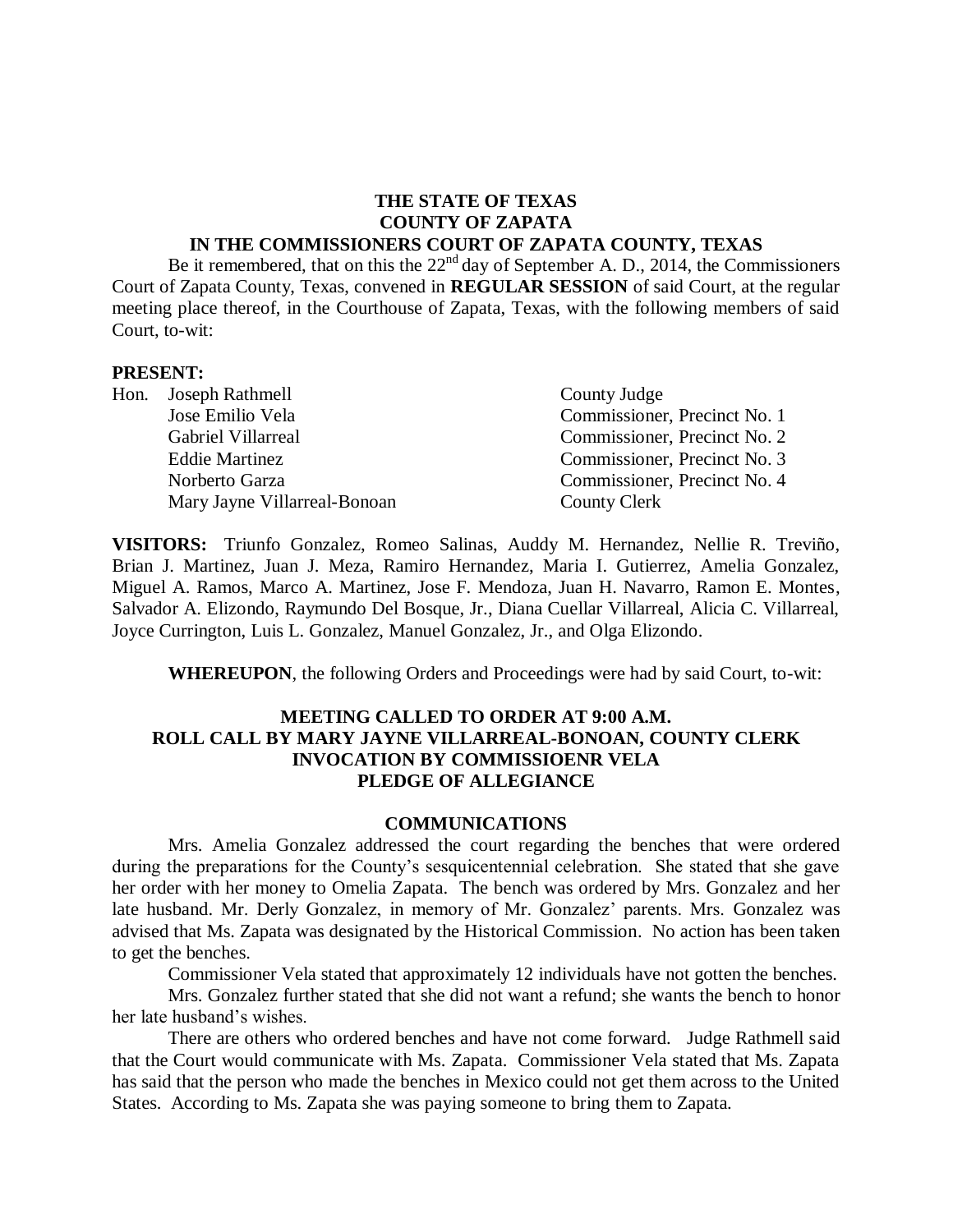Ramiro Hernandez of the Boys and Girls Club presented a close out report to the Court. Structure of the club has not changed. There are 367 kids registered and there are 83 kids registered in San Ygnacio. Power Hour has 37 participants.

Kids Café served approximately 40,000 meals. Smart Moves grant pays \$50 per month per child. The club received a \$10,000.00 grant from United Way which will be utilized to purchase computers and software.

# **ORDER APPROVING INVOICES**

Motion was made by Commissioner Vela, seconded by Commissioner Martinez, to approve invoices as presented by Triunfo Gonzalez, County Auditor.

The above motion, being put to a vote, was approved by the affirmative vote of all members of the Court.

# **ORDER APPROVING CHECKS ISSUED**

Motion was made by Commissioner Garza, seconded by Commissioner Martinez, to approve checks issued as requested by Hon. Romeo Salinas, County Treasurer.

The above motion, being put to a vote, was approved by the affirmative vote of all members of the Court.

# **ORDER APPROVING EASEMENT ON DAVIS LANE (SIESTA SHORES SUBDIVISION) TO INSTALL STORM DRAINS AND DRAINAGE PIPES**

Motion was made by Commissioner Vela, seconded by Commissioner Garza, to approve easement on Davis Lane (Siesta Shores Subdivision) to install storm drains and drainage pipes in order to eliminate low water crossing as requested by Hon. Joe Rathmell, County Judge.

The above motion, being put to a vote, was approved by the affirmative vote of all members of the Court.

### **ORDER APPROVING ORDER REGARDING DISBURSEMENTS FROM COUNTY ENERGY TRANSPORTATION REINVESTMENT INCREMENT FUND**

Motion was made by Commissioner Garza, seconded by Commissioner Villarreal, to approve an order regarding disbursements from County Energy Transportation Reinvestment Increment Fund as requested by Hon. Joe Rathmell, County Judge.

The above motion, being put to a vote, was approved by the affirmative vote of all members of the Court.

# **ORDER ALLOWING SPECIAL ROAD AND BRIDGE FUND BALANCE TO BE USED FOR EXPENSES ASSOCIATED WITH COUNTY ENERGY TRANPORTATION REINVESTMENT ZONE (CETRZ) AND SET UP ACCOUNT**

Motion was made by Commissioner Garza, seconded by Commissioner Vela, to allow the Special Road and Bridge fund balance to be used for all expenses associated with the County Energy Transportation Reinvestment Zone (CETRZ) and to set up an account as requested by Hon. Joe Rathmell, County Judge.

The above motion, being put to a vote, was approved by the affirmative vote of all members of the Court.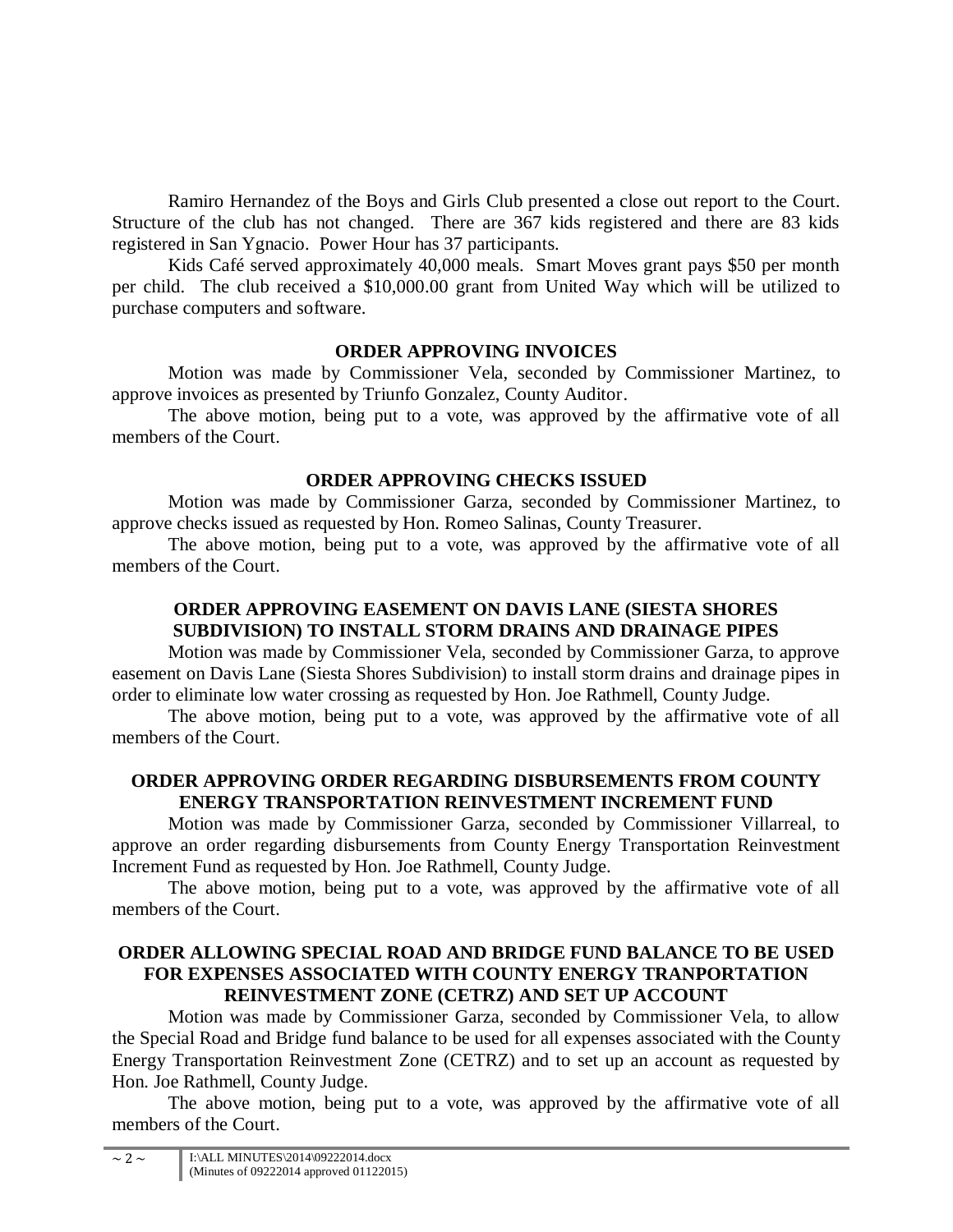# **ORDER TO TABLE REQUEST BY COUNTY JUDGE REGARDING CLAIM FOR SEWAGE BACK-UP DAMAGE AT LOS EBANOS GOLF COURSE CLUBHOUSE**

Motion was made by Commissioner Martinez, seconded by Commissioner Villarreal, to table request by County Judge regarding claim for sewage back-up damage at the Los Ebanos Golf Course clubhouse. (Item was heard in Executive Session.)

The above motion, being put to a vote, was approved by the affirmative vote of all members of the Court.

# **ORDER APPROVING ADOPTION OF TCDRS RETIREMENT PLAN ASSESSMENT FOR PLAN YEAR 2015 FOR ZAPATA COUNTY**

Motion was made by Commissioner Garza, seconded by Commissioner Vela, to approve the adoption of the TCDRS Retirement Plan Assessment for Plan Year 2015 for Zapata County as requested by Nellie Treviño, Personnel Manager.

The above motion, being put to a vote, was approved by the affirmative vote of all members of the Court.

### **ORDER APPROVING ANNUAL AGREEMENT BETWEEN SERVING CHILDREN AND ADULTS IN NEED (SCAN) AND ZAPATA COUNTY FOR USE OF OFFICE SPACE AND UTILITIES**

Motion was made by Commissioner Villarreal, seconded by Commissioner Garza, to approve the annual agreement between Serving Children and Adults in Need (SCAN) and Zapata County for use of office space and utilities as requested by Magdalena Amesquita, SCAN.

The above motion, being put to a vote, was approved by the affirmative vote of all members of the Court.

### **ORDER APPROVING USE OF COMMUNITY CENTER FOR FISHING TOURNAMENT BY TEXAS ASSOCIATION OF BASS (TABC) AT FALCON LAKE ON SEPTEMBER 25, 26 AND 27, 2015 SPONSORED BY ZAPATA COUNTY CONVENTION & VISITORS BUREAU AND FALCON LAKE TACKLE**

Motion was made by Commissioner Martinez, seconded by Commissioner Vela, to approve the use of the community center for a fishing tournament by the Texas Association of Bass (TABC) at Falcon Lake on September 25, 26 and 27, 2015, sponsored by the Zapata County Convention & Visitors Bureau and Falcon Lake Tackle as requested by Karran Westerman, ZCCVB.

The above motion, being put to a vote, was approved by the affirmative vote of all members of the Court.

# **ORDER APPROVING USE OF COMMUNITY CENTER FOR FISHING TOURNAMENT BY METRO BASS CLUB AT FALCON LAKE ON OCTOBER 2, 3, AND 4, 2015 SPONSORED BY ZAPATA COUNTY CONVENTION & VISITORS BUREAU AND FALCON LAKE TACKLE**

Motion was made by Commissioner Garza, seconded by Commissioner Martinez, to approve the use of the community center for a fishing tournament by Metro Bass Club at Falcon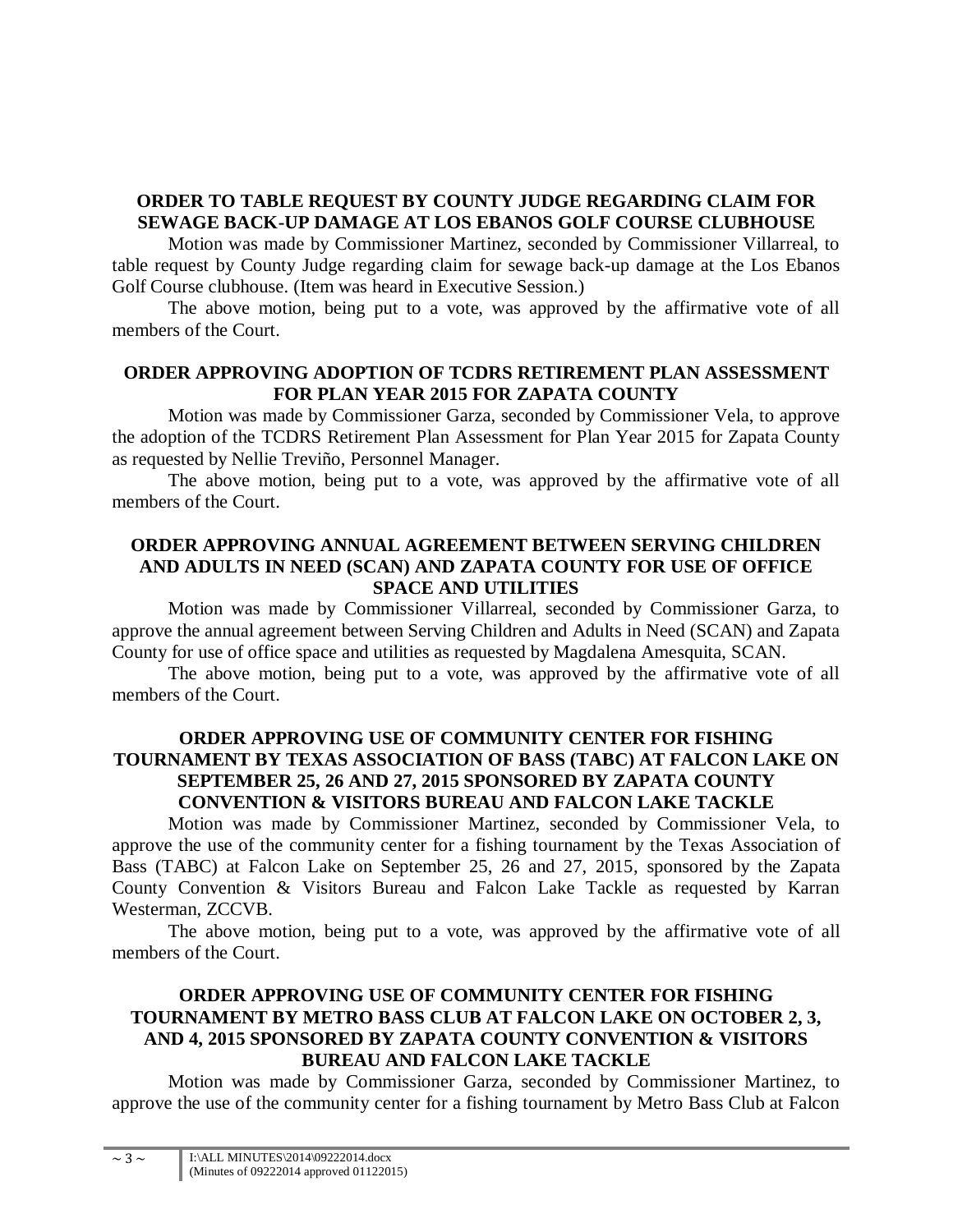Lake on October 2, 3, and 4, 2015, sponsored by the Zapata County Conventions & Visitors Bureau and Falcon Lake Tackle as requested by Karran Westerman, ZCCVB.

The above motion, being put to a vote, was approved by the affirmative vote of all members of the Court.

### **ORDER APPROVING PAYMENT 4 OF 4 FOR 2013 BASS MASTER TOURNAMENT HOST FEE PREVIOUSLY APPROVED AUGUST 13, 2012 IN THE AMOUNT OF \$15,000.00**

Motion was made by Commissioner Vela, seconded by Commissioner Martinez, to approve payment 4 of 4 for the 2013 Bass Master Tournament host fee, previously approved on August 13, 2012 by Zapata County Commissioners' Court, in the amount of \$15,000.00 as requested by Paco Mendoza, Zapata County Chamber of Commerce.

The above motion, being put to a vote, was approved by the affirmative vote of all members of the Court.

### **ORDER TO TABLE REQUEST BY MANUEL GONZALEZ, JR. OF PREMIER ENGINEERING REGARDING PRELIMINARY PLAT FOR HOMERO FLORES PLAT**

Motion was made by Commissioner Garza, seconded by Commissioner Martinez, to table request by Manuel Gonzalez, Jr., Premier Engineering, regarding preliminary plat for the Homero Flores Plat.

The above motion, being put to a vote, was approved by the affirmative vote of all members of the Court.

#### **ORDER APPROVING CONTRACT BETWEEN JUSTICE SOLUTIONS AND ZAPATA COUNTY SHERIFF'S OFFICE FOR INSTALLATION OF NEW SOFTWARE (RMS, JMS, AND DISPATCH)**

Motion was made by Commissioner Garza, seconded by Commissioner Martinez, to approve a contract between Justice Solutions and Zapata County Sheriff's Office for the installation of a new software (RMS, JMS, and dispatch) as requested by Sheriff Alonso Lopez and Chief Ray Del Bosque, Zapata County Sheriff's Office.

The above motion, being put to a vote, was approved by the affirmative vote of all members of the Court.

# **ORDER APPROVING INVOICE FROM AGR WELDING IN THE AMOUNT OF \$20,808.00**

Motion was made by Commissioner Martinez, seconded by Commissioner Vela, to approve an invoice from AGR Welding in the amount of \$20,808.00 (twenty thousand eight hundred and eight dollars) as requested by Hon. Norberto Garza, Commissioner Pct. 4.

The above motion, being put to a vote, was approved by the affirmative vote of all members of the Court.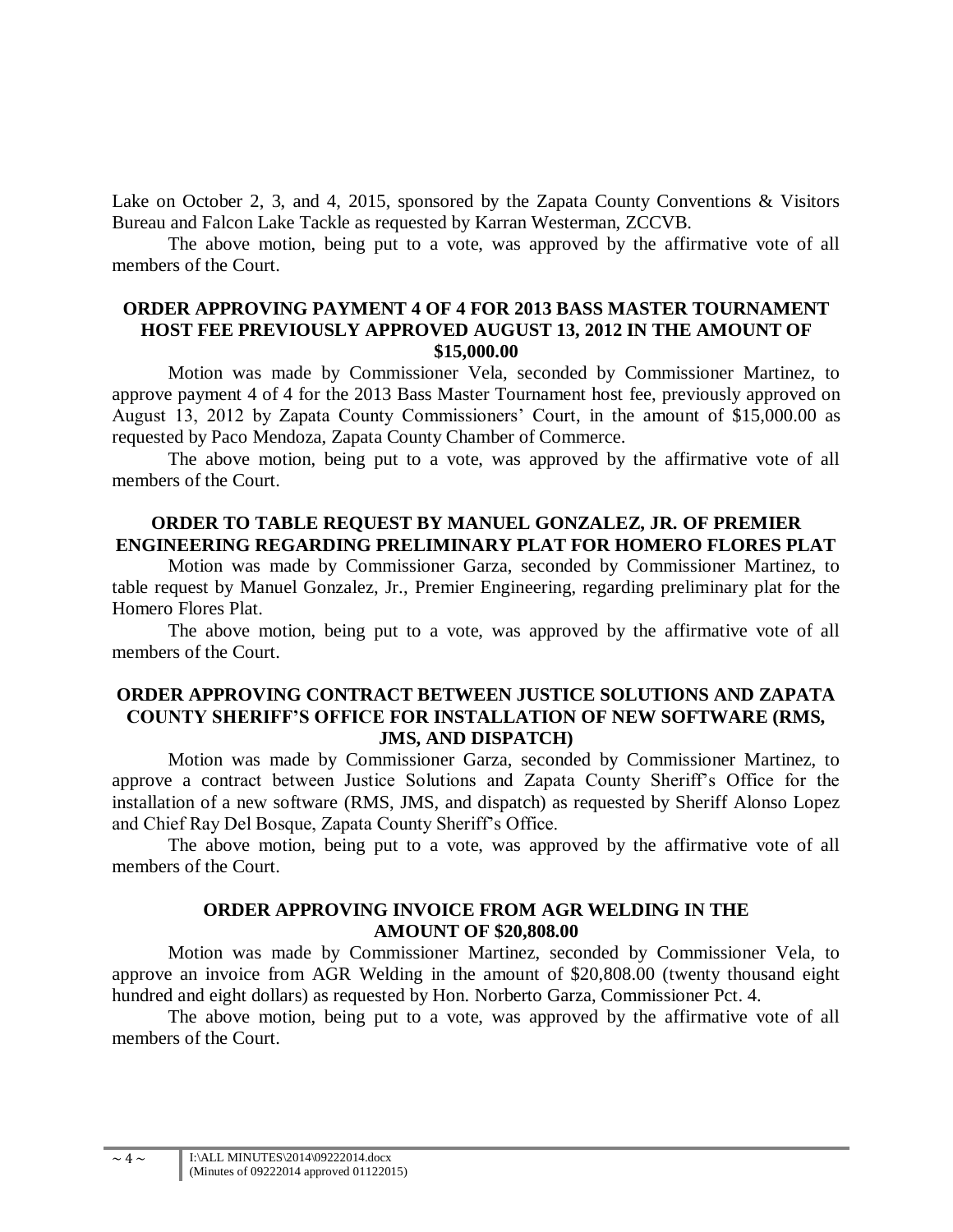### **ORDER APPROVING LINE ITEM TRANSFERS**

Motion was made by Commissioner Garza, seconded by Commissioner Martinez, to approve the following line-item transfer in order to meet budget requirements:

|      | <b>Department</b>    | Line-Item  | <b>Fund</b>              |             | Amount     |
|------|----------------------|------------|--------------------------|-------------|------------|
| From | <b>ZC</b> Waterworks | 80-600-443 | Electricity              |             | \$6,000.00 |
| To   | <b>ZC</b> Waterworks | 80-600-336 | Repairs<br>&<br>Supplies | Maintenance | \$6,000.00 |

as requested by Carlos Treviño, Jr., Water Plant Manager.

The above motion, being put to a vote, was approved by the affirmative vote of all members of the Court.

Motion was made by Commissioner Garza, seconded by Commissioner Martinez, to approve the following line-item transfer in order to meet budget requirements:

|                | <b>Department</b>                          | Line-Item  | <b>Fund</b>                  | Amount     |
|----------------|--------------------------------------------|------------|------------------------------|------------|
| From           | 49 <sup>th</sup> District Court            | 10-435-311 | Postage                      | \$700.00   |
| To             | $\overline{49^{\text{th}}}$ District Court | 10-435-403 | <b>CPS</b>                   | \$700.00   |
| From           | 49 <sup>th</sup> District Court            | 10-435-402 | Criminal                     | \$600.00   |
| Tо             | 49 <sup>th</sup> District Court            | 10-435-403 | <b>CPS</b>                   | \$600.00   |
| From           | 49 <sup>th</sup> District Court            | 10-435-402 | Criminal                     | \$2,000.00 |
| T <sub>0</sub> | 49 <sup>th</sup> District Court            | 10-435-400 | <b>Professional Services</b> | \$2,000.00 |

as requested by Monica Bautista, 49<sup>th</sup> District Court.

The above motion, being put to a vote, was approved by the affirmative vote of all members of the Court.

Motion was made by Commissioner Martinez, seconded by Commissioner Vela, to approve the following line-item transfers in order to meet budget requirements:

|      | <b>Department</b>       | <b>Line-Item</b> | <b>Fund</b>                 | Amount  |
|------|-------------------------|------------------|-----------------------------|---------|
| From | Zapata Community Center | 10-518-454       | Pavilion/Fairgrounds Repair | \$85.00 |
| To   | Zapata Community Center | 10-518-336       | Supplies                    | \$85.00 |

as requested by Laura Garza, Zapata County Community Center.

The above motion, being put to a vote, was approved by the affirmative vote of all members of the Court.

Motion was made by Commissioner Garza, seconded by Commissioner Martinez, to approve the following line-item transfers in order to meet budget requirements:

|           | <b>Department</b> | <b>Line-Item</b> | ັ<br>Fund            | Amount      |
|-----------|-------------------|------------------|----------------------|-------------|
| From      | Non-Department    | 10-409-444       | Electricity          | \$5,000.00  |
| To        | Non-Department    | 10-409-420       | Telephone            | \$5,000.00  |
| From      | Non-Department    | 10-409-444       | Electricity          | \$1,000.00  |
| To        | Non-Department    | 10-409-445       | Water                | \$1,000.00  |
| From      | Non-Department    | 10-409-444       | Electricity          | \$700.00    |
| <b>To</b> | Non-Department    | 10-409-446       | Garbage              | \$700.00    |
| From      | Non-Department    | 10-409-444       | Electricity          | \$10,000.00 |
| Tо        | Non-Department    | 10-409-311       | Postage              | \$10,000.00 |
| From      | Non-Department    | 10-409-444       | Electricity          | \$500.00    |
| To        | Non-Department    | 10-409-465       | Co. Property/Repairs | \$500.00    |
| From      | Non-Department    | 10-409-444       | Electricity          | \$40.00     |
| <b>To</b> | Non-Department    | 10-409-431       | Adv. & Publications  | \$40.00     |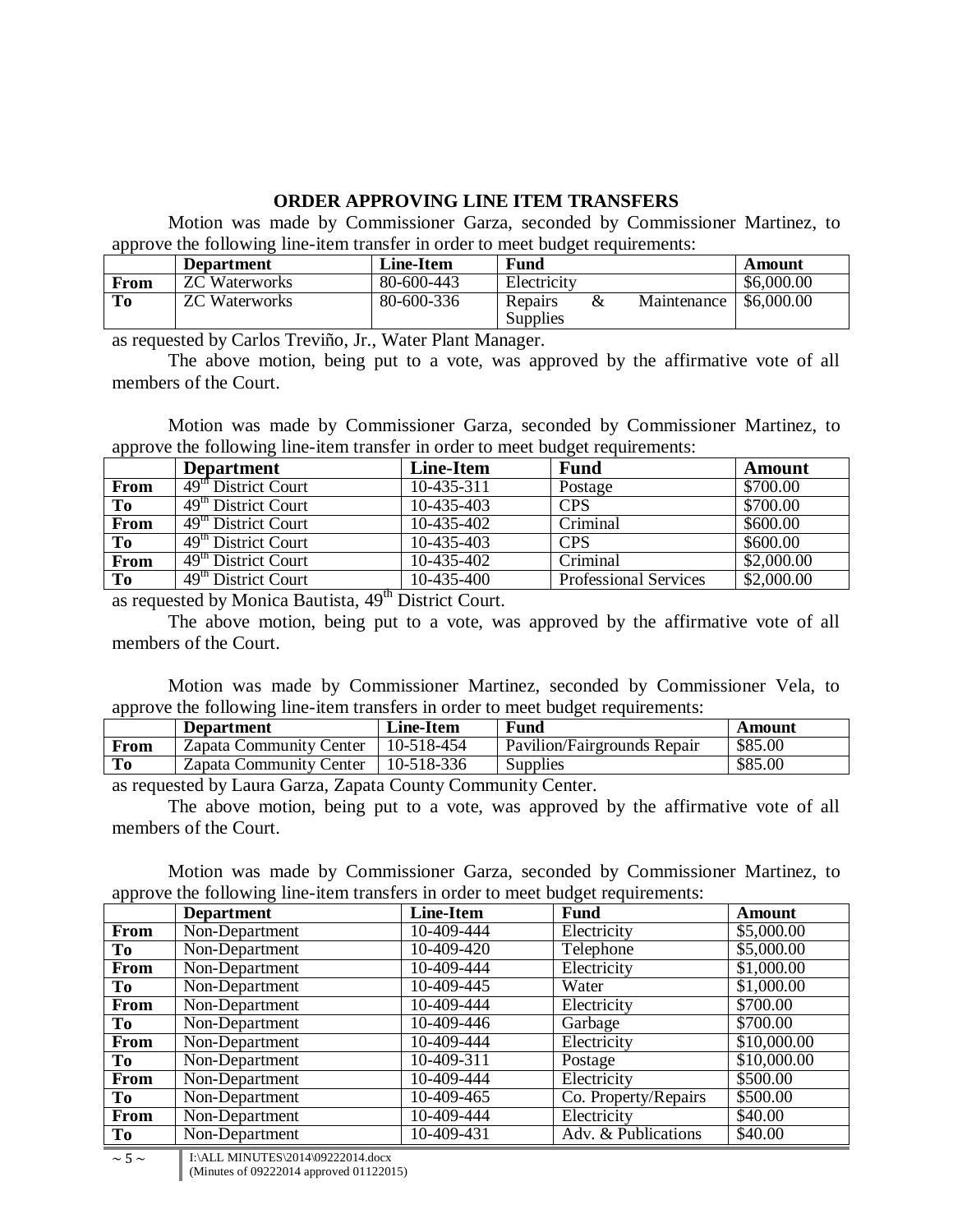| From           | Non-Department | 10-409-444 | Electricity            | \$700.00    |
|----------------|----------------|------------|------------------------|-------------|
| To             | Non-Department | 10-409-336 | Supplies / General     | \$700.00    |
| From           | Non-Department | 10-409-444 | Electricity            | \$15,000.00 |
| T <sub>0</sub> | Non-Department | 10-409-730 | <b>Consulting Fees</b> | \$15,000.00 |

as requested by Triunfo Gonzalez, County Auditor.

The above motion, being put to a vote, was approved by the affirmative vote of all members of the Court.

### **MOTION WAS MADE BY COMMISSIONER GARZA, SECONDED BY COMMISSIONER MARTINEZ, TO ENTER INTO EXECUTIVE SESSION**

# **MOTION WAS MADE BY COMMISSIONER GARZA, SECONDED BY COMMISSIONER MARTINEZ, TO RETURN TO REGULAR SESSION**

# **ORDER AUTHORIZING COUNTY ATTORNEY TO NEGOTIATE SETTLEMENT AGREEMENT WITH LOS EBANOS GOLF COURSE REGARDING CLAIM FOR SEWAGE BACK-UP DAMAGES**

Motion was made by Commissioner Garza, seconded by Commissioner Martinez, to authorize Zapata County Attorney, Said A. Figueroa, to negotiate a settlement agreement with Los Ebanos Golf Course regarding claim for sewage back-up damage at the Los Ebanos Golf Course clubhouse.

The above motion, being put to a vote, was approved by the affirmative vote of all members of the Court.

#### **ORDER APPROVING CHANGE ORDER NO. 2 FOR VELEÑO/RAMIREZ SEWER IMPROVEMENTS**

Motion was made by Commissioner Martinez, seconded by Commissioner Vela, to approve change order No. 2 for Veleño/Ramirez sewer improvements (\$59,039.15) as requested by Manuel Gonzalez, Jr., Premier Engineering.

The above motion, being put to a vote, was approved by the affirmative vote of all members of the Court.

#### **ADJOURN**

Motion to adjourn was made by Commissioner Garza, seconded by Commissioner Martinez, and being put to a vote, was approved by the affirmative vote of all members of the Court.